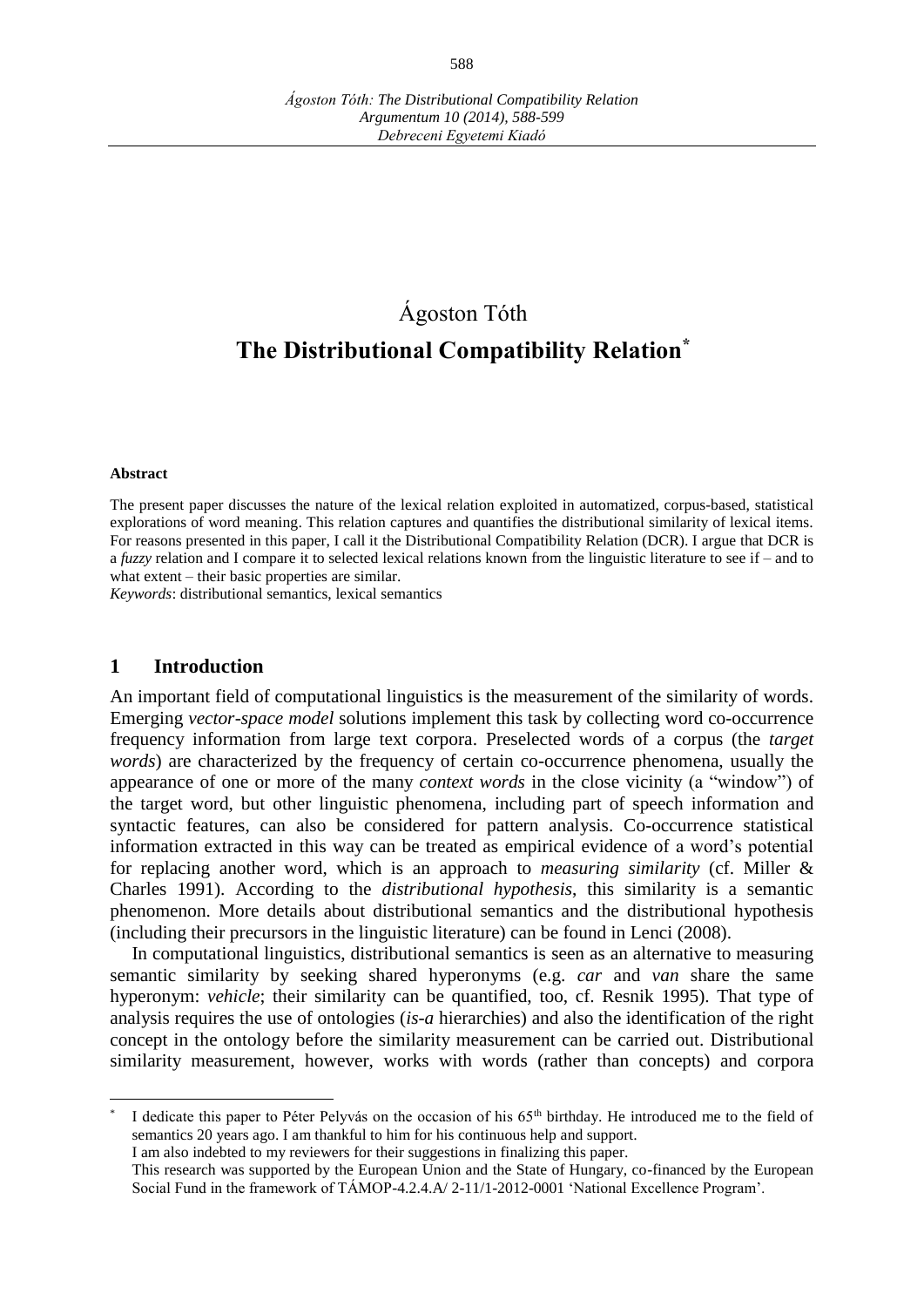(rather than precompiled databases), which makes it an important, readily available alternative.

The next section of this paper provides details about the vector space model used in measuring distributional similarity. As an illustration, I include a case study that returns data on a common Hungarian adjective. Section 3 investigates the nature of the Distributional Similarity Relation, the relation exploited in my case study and in all vector-space investigations of word similarity. Section 4 highlights a few areas where distributional similarity is used and adds my concluding remarks.

#### **2 The vector space model**

 $\overline{a}$ 

Systems designed to collect distributional information about words<sup>1</sup> usually rely on a geometrical interpretation of the empirical data. Each target word is represented by a *context vector*. Each position of the vector is responsible for counting the number of co-occurrences of the given target word with one of the context words. For example, if the word *drink* is a target word, and the word *tea* is among the context words, and *tea* occurs 23 times in the close vicinity (in the context window) of *drink*, then the vector element corresponding to the word *tea* (in the context vector describing the word *drink*) will be set to 23*.* In most cases, we work with a few target words (typically 10-100) and a much larger number of context words (e.g. 10,000 words or more). The result is a multi-dimensional vector space in which each context word has its own dimension.

Vectors can be collected into a matrix in which each row is a context vector for a single target word. These matrices are useful for illustrative purposes, too (figure 1).



*Figure 1: A context matrix*

Large corpora (20-50-100 million words or even more) are necessary for this type of investigation. "Raw", unprocessed corpora may be suitable for the task. In the presence of linguistic annotation, we can take additional details into consideration (part of speech labels, syntactic category labels,  $etc.$ ) – in this case, we can make the feature vectors more directly useful in finding linguistic patterns.

As a next phase, the values in the context matrix can be weighted so that unusual or "surprising" events become more salient in our large collection of co-occurrence events. An

<sup>1</sup> It is possible to use *word forms* or *lemmas* as target and context words. This choice is usually treated as one of the many parameters of vector space experiments. In Bullinaria and Levy's (2012) paper on parameter setting, lemmatization and stemming did not consistently improve precision. In what follows, I will default to the *word form* interpretation when referring to "words" in this paper.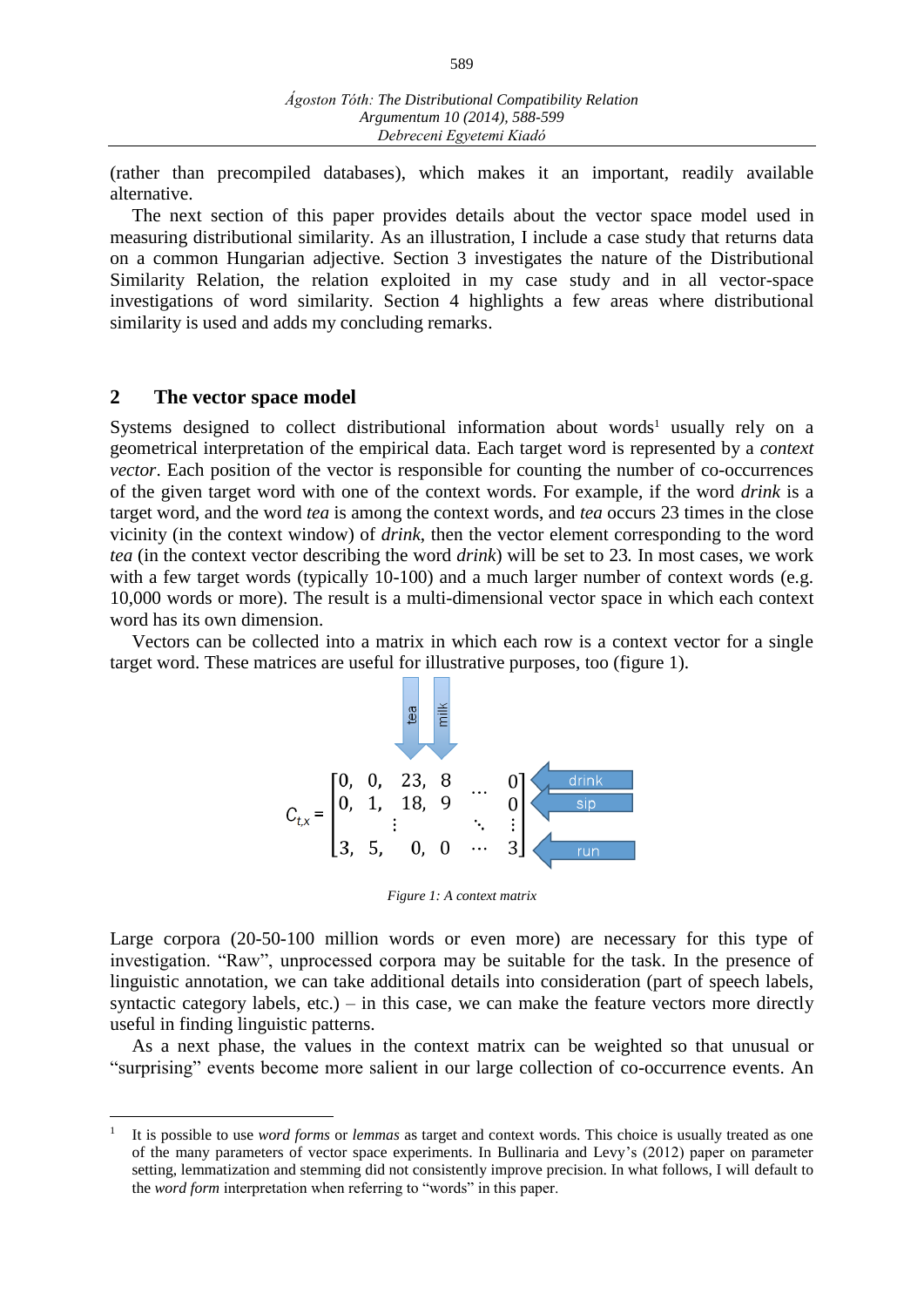effective way of normalizing the vectors is replacing positive pointwise mutual information (pPMI) scores for the raw frequency values (Turney 2001).

At this point, an optional dimension-reduction step may be carried out (see, for instance, Landauer & Dumais 1997).

We can now compare the distribution of the target words by comparing their context vectors. There are two basic methods for comparing context vectors: we can measure vector distances (figure 2) or the cosine of the angle between vectors (figure 3). The latter promises the advantage of being able to avoid problems arising from vector length differences, which is useful, since length depends on the frequency of context words and, because of this, it also depends on the frequency of the target word itself, which is a problem if we try to detect a relation between a frequent and a rare word. More information about the geometrical background of distributional semantics can be found in Widdows (2004).



*Figure 2: Vector similarity: distance Figure 3: Vector similarity: cosine*

Testing the results is the usual last phase of vector space experiments. The steps are the following: *1)* a semantic task is solved, *2)* the performance of the system is measured (through computing precision and recall) and compared to a known baseline and to the performance of similar systems, and *3)* the parameters of the system are fine-tuned so that the performance indicators are maximized. 2 In vector-space investigations, the evaluation task can be a similarity-related multiple choice test: for an input word, the system selects the most "similar" word from a list of candidates, then the automatically selected answer is compared to a key. A variation of this evaluation method is the TOEFL test, in which the system answers TOEFL exam questions.

As an illustration of what kind of "raw" results are returned in a vector-space investigation, I have set up an experiment for a brief qualitative case study.

My experiment has been based on the analysis of a 80-million-word subcorpus of the Hungarian Webcorpus (Kornai et al. 2006). A high number of target words have been examined: 15,000 words (the most frequent words of the corpus) have been characterized by co-occurrence data with 15,000 context words (again, the 15,000 most frequent words of the corpus). The resulting context matrix has had  $15,000 \times 15,000$  (225 million) elements. I have used pPMI weighting on the values before comparing the context vectors. Comparison was carried out using cosine vector comparison.

I have chosen the adjective *kis* (English equivalents include 'small', 'little' and 'short') for this case study. <sup>3</sup> Table 1 shows the distributionally most similar words (out of the 15,000

 $\overline{a}$ 

<sup>&</sup>lt;sup>2</sup> Computational linguistic research tends to have a very strong quantitative character.<br><sup>3</sup> This adjective is very frequent and quite general but it is not completely use

This adjective is very frequent and quite general, but it is not completely unaffected by selectional restrictions and it is not free from lexical ambiguity, either. Further investigations are required to see if and to what extent these properties influence the results. Note that nouns and verbs may behave differently, too.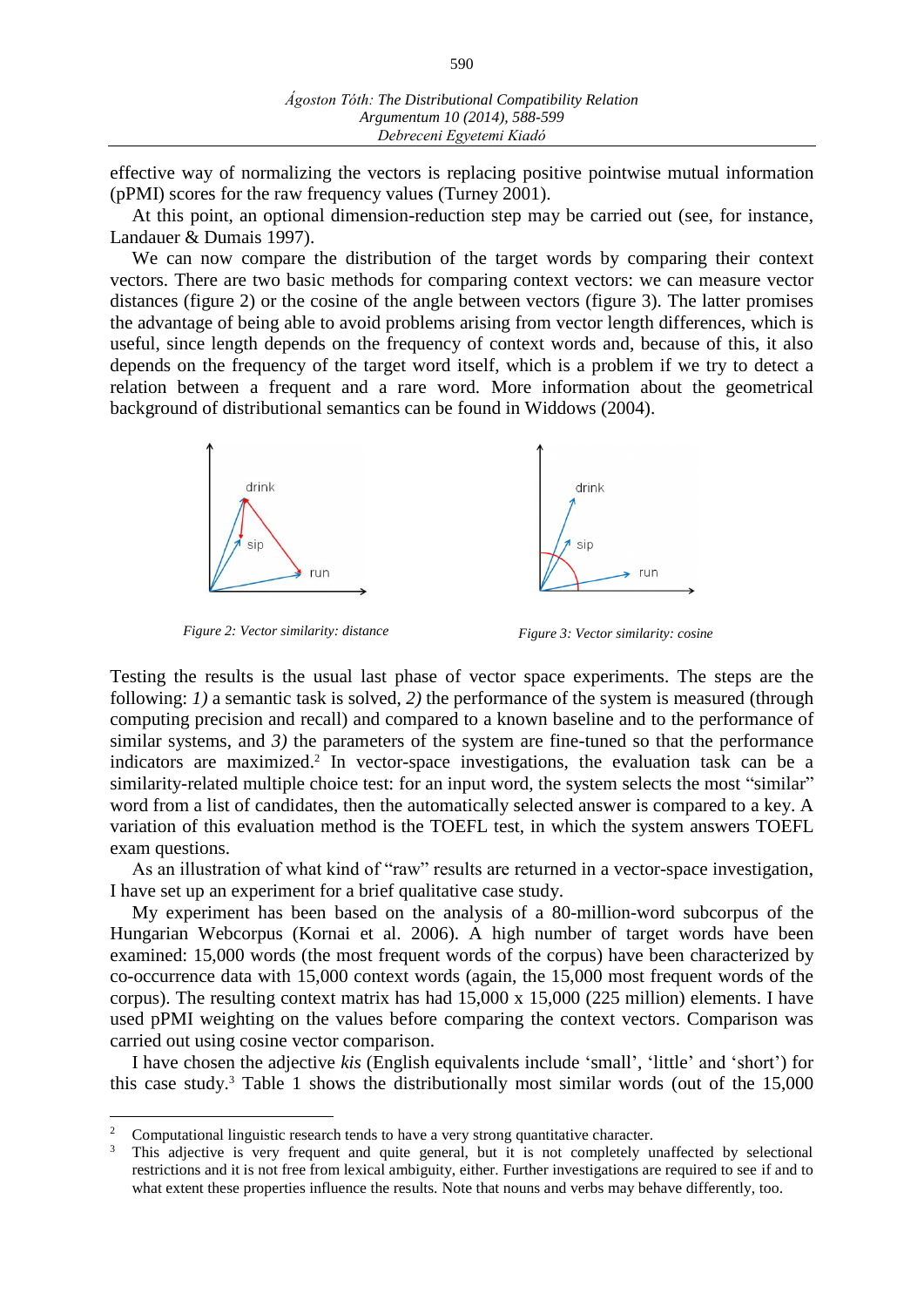words examined and ranked) and their measured distributional similarity grades. Figure 4 visualizes the scores in a chart.

| Rank           | Similar word | <b>Typical English equivalents</b> | <b>Similarity score</b> |
|----------------|--------------|------------------------------------|-------------------------|
| 1              | nagy         | big, large                         | 0.413                   |
| $\overline{2}$ | kisebb       | smaller                            | 0.376                   |
| 3              | nagyobb      | bigger, larger                     | 0.347                   |
| 4              | hatalmas     | huge, enormous, vast               | 0.32                    |
| 5              | apró         | tiny, minuscule                    | 0.3                     |
| 6              | sok          | many, much                         | 0.296                   |
| 7              | egy          | a, an, one                         | 0.291                   |
| 8              | a            | the                                | 0.282                   |
| 9              | kicsi        | tiny, small, little                | 0.265                   |
| 10             | olyan        | such, so                           | 0.264                   |
| 11             | legnagyobb   | biggest, largest                   | 0.258                   |
| 12             | szép         | nice, pretty, beautiful            | 0.257                   |
| 13             | ilyen        | such $a(n)$ , so                   | 0.253                   |
| 14             | másik        | other                              | 0.25                    |
| 15             | kevés        | little                             | 0.242                   |
| 16             | két          | two                                | 0.241                   |
| 17             | egész        | all, whole, complete               | 0.237                   |
| 18             | óriási       | gigantic, giant, enormous          | 0.237                   |
| 19             | legtöbb      | most                               | 0.223                   |

*Table 1: Words distributionally most similar to* kis



*Figure 4: Words most similar to* kis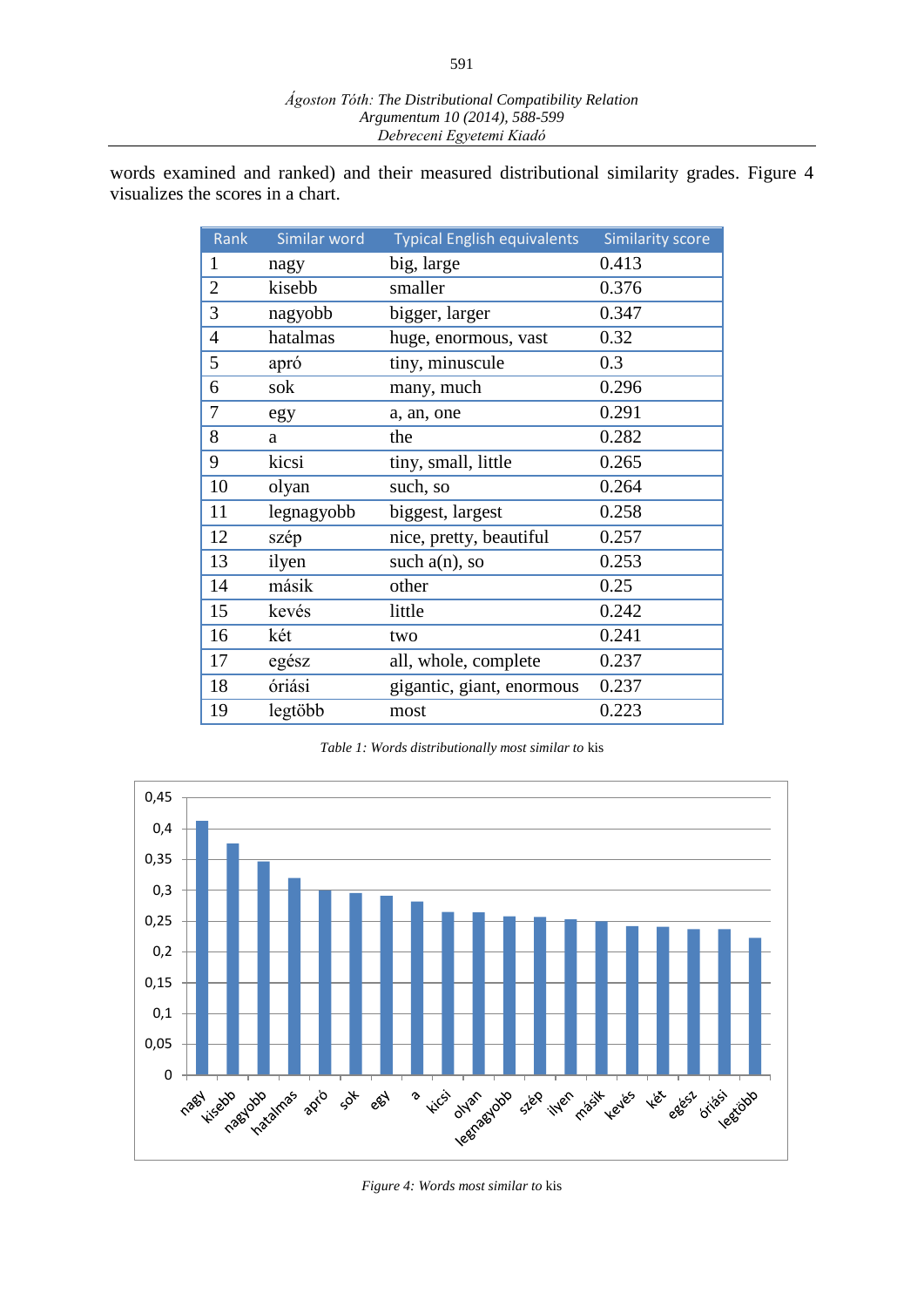In this experiment, the distribution of the adjective *kis* is found most similar to the distribution of the adjective *nagy* ('big', 'large'). The top 20 include other antonyms, too (*hatalmas, sok, óriási)*. Synonyms are also on the list (*kicsi, kevés*)*,* as well as the comparative form of *kis* (*kisebb*). The superlative form, *legkisebb*, is the  $26<sup>th</sup>$  item on the list and therefore it is not shown above, although its score is still relatively high. Separating synonymy from antonymy is virtually impossible in this approach. In the case of nouns, it is equally difficult to tell hyponymy/hyperonymy apart from synonymy. It is a general observation that words that can be related to the target word through the established lexical semantic relations do appear in the results, but we cannot distinguish among these relations using distributional vector-space calculations.

Given this situation, we may wonder about the nature of the connection established between lexical items in vector-space investigations.

## **3 The distributional compatibility relation**

Kiefer (2007: 13-36) distinguishes three ways of describing meaning:

- focusing on reference and denotation and using a logical calculus (in formal semantics),
- factoring in the cognitive aspects of our experiencing the world (cognitive semantics), and
- focusing on language-internal facts, attributing meaning to relations between linguistic expressions (structuralist semantics).

Distributional studies collect statistical information about the use of words and try to measure the relatedness of lexical items; therefore, they belong to the realms of structuralist semantics.

Technically, we can build a relation for any two words of a language. Consider Cruse's proposal, the *dogbananomy* relation (Cruse 2011: 129), which connects *banana* and *dog*. This entertaining (and satirical) idea leaves us to wonder what kind of regularity lexical relations are supposed to capture. In general, Cruse argues that the following criteria must be met for a relation to be significant for semantic investigations (ibid.):

- sense relations must *recur* and relate items in a way that expresses a generalization,
- *discrimination*: relations must also exclude a number of pairs,
- the "significance" of a relation should correspond to a concept that we can name.

The distributional relation has a tendency to become very powerful: in the case study described in the previous section, the word *kis* showed a nonzero similarity value to 97% of the 15,000 target words – *recurrence* is not a problem. Discriminatory power depends on the choice of target words, vector weighting and vector comparison method: usually, a similarity value of 0 is rare. A distributional relation is very general and less specific than most lexical semantic relations. Notice, however, that this relation also returns a *grade* of relatedness.

As far as *significance* is concerned, distributional similarity (the similarity of the contexts in which the words are found to occur) is a useful concept. For people working on real-world tasks such as finding a word/sentence/document similar to a query word/sentence or document (in applications involving information retrieval from a database or from the World Wide Web) there is no denying that such a relation is useful and is worth researching. Other applications will be listed in section 4.

Let us accept the standpoint that our relation qualifies as a lexical relation and let me call this relation the *distributional compatibility relation* (DCR) for reasons clarified later in this paper.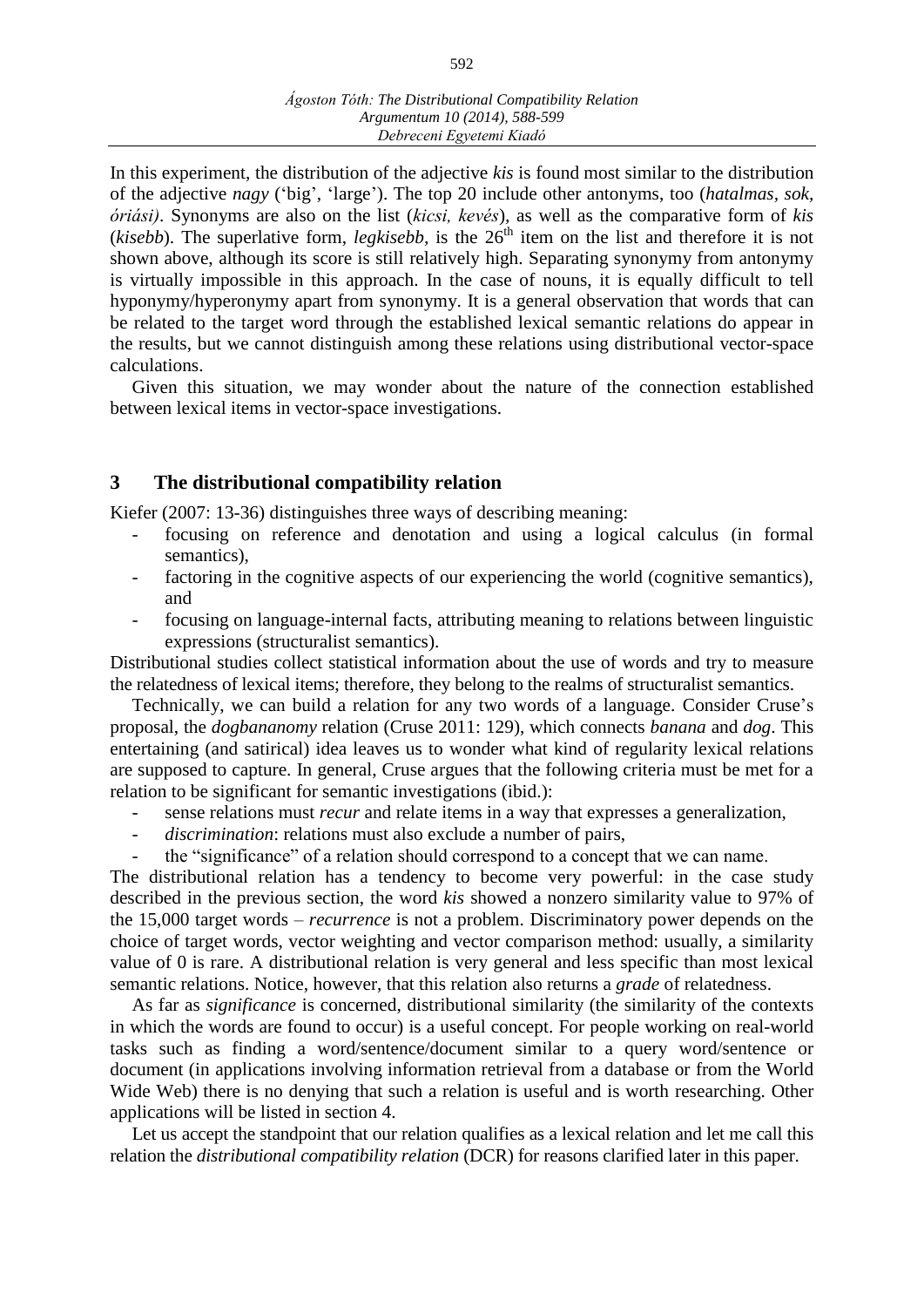# *3.1 From crisp to fuzzy relations*

 $\overline{a}$ 

A relation (including the relations of lexical semantics) usually represents the presence or absence of interconnectedness between the elements of two or more sets. In a simple binary relation we have two sets  $(X \text{ and } Y)$ , and the relation  $R(X, Y)$  will tell us whether an element of X is related to an element of Y.

| <b>Mothers</b> | <b>Harry</b> | <b>Oliver</b> | <b>Jack</b> |
|----------------|--------------|---------------|-------------|
| <b>Sons</b>    |              |               |             |
| Olivia         |              |               |             |
| Amelia         |              |               |             |
| <b>Jessica</b> |              |               |             |

*Table 2: Mothers – sons relation represented in a table*

Consider the data in table 2 as an example. Olivia has two sons: Harry and Oliver; Amelia has one son: Jack; Jessica has no sons. The first set contains the mothers; the second set contains the sons. By introducing the *mothers-sons* relation on these two sets, we get ordered pairs that define the resulting *mothers-sons* set: {(Olivia, Harry), (Olivia, Oliver), (Amelia, Jack)}.

In some cases, more than two sets are involved in a relation. More importantly for our purposes, we can also relate the elements of the *same* set using a relation; in lexical semantic relations, we have a single set of words, which contains the lexical items of a language. Let us suppose that we label this set of words using W. A lexical relation will be a subset of the Cartesian product W x W. By constructing the Cartesian product W x W, we create a set of all ordered pairs that contain two words of the language (e.g. (*cold, cold*), (*cold, cool*), (*cold,*  hot), etc.)<sup>4</sup> An important feature of these relations is that a pair is either an element of the result set (when the relation holds) or it is not.

A striking, but poorly documented feature of vector-space comparisons is that they result in *fuzzy sets.* The members of a binary fuzzy set are pairs that belong to this set to a certain degree. The *degree of membership* (also known as the *membership grade* or *membership value*) is in the closed interval [0,1]. In general, an element with a membership of 1 will be the best representative (or one of the best representatives) of the fuzzy set (cf. prototype theory). Elements with a 0.9, 0.75, 0.0001 etc. membership values are also elements of the fuzzy set, whereas in a traditional "crisp" set, x is either a member of set  $X$  ( $x \in X$ ) or not.

The distributional relation is a fuzzy relation. The distributionally most similar pairs will have a higher degree of membership in the fuzzy set. We define this set by listing all R(W,W) pairs together with membership values, where the elements of set W are the target words of the experiment. For example, I have measured the compatibility of the words *cool*, *hot* and *cold* to be {*0.318*/(cool,cold), *0.259*/(cool,hot), *0.321*/(cold,hot)} in a vector space experiment using a 100 million word sample of Wikipedia, a 1+1 word context window, 8000 context words (the 8000 most frequent words of the corpus except for function words), pPMI weighting and cosine similarity measurement. Notice that the *degree of membership* values prefix the list of word pairs in this notation. A tabulated format is another convenient way of representing fuzzy relations, as shown in table 3: the columns and rows represent the target

<sup>4</sup> Due to this ordering, (*cold, cool*) and (*cool, cold*), for instance, are different pairs. In the case of symmetric relations (see below), ordering becomes less obvious and semantically irrelevant, but it remains a formal issue and it is also an inherent feature of all relations, whether they are symmetric or not.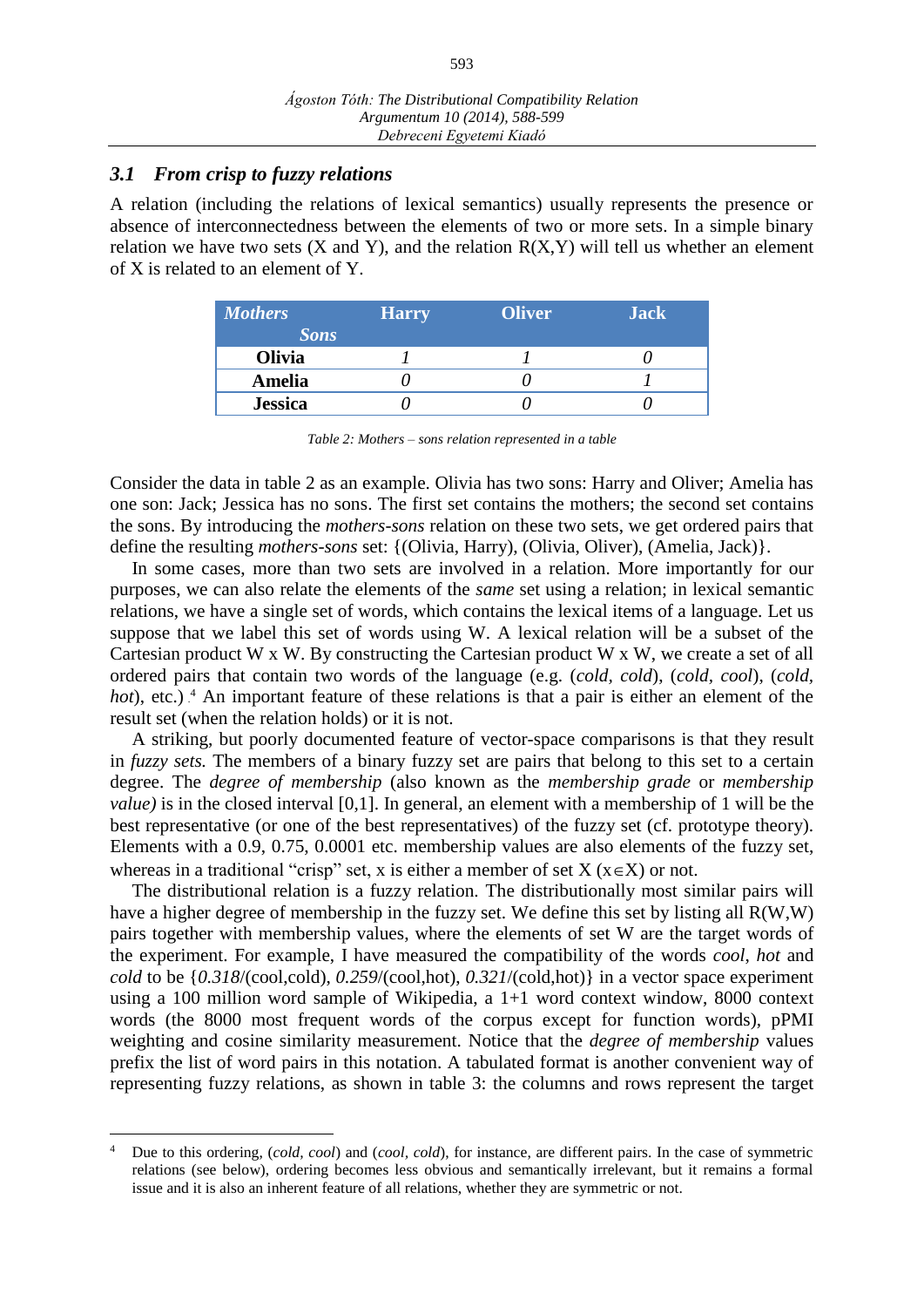items and the entries in the table show the degree of membership of the corresponding pair in the fuzzy set created by the DCR.

| <i>lexical items</i> | cool  | hot   | cold  |
|----------------------|-------|-------|-------|
| cool                 |       | N 259 | 0.318 |
| hot                  | N 259 |       |       |
| cold                 | N 318 |       |       |

*Table 3: Pairwise DCR values for all possible pairs that contain* cool*,* hot *and* cold

## *3.2 Reflexivity*

A traditional ("crisp") relation  $R(X,X)$  is *reflexive iff* (if and only if)  $(x,x) \in R$  for each  $x \in R$ , i.e. each element is related to itself.

In lexical semantics, synonymy is reflexive (e.g. *book* is a synonym of *book*). Antonymy is not reflexive (e.g. *cold* is not an antonym of *cold*). Hyperonymy, hyponymy and meronymy are not reflexive: they are built on the notion of *inclusion* rather than *identity* (using Cruse's terminology), which requires a semantic difference to exist, and this difference will also function as a contrasting meaning element when we test for reflexivity (therefore, *furniture* cannot serve as a hyperonym of *furniture*, and *leg* cannot be a meronym of *leg*).

Klir and Yuan (1995: 130) point out that reflexivity can be extended to fuzzy relations in the following way:  $R(X,X)$  is reflexive *iff*  $R(x,x)=1$  for all  $x \in X$ , i.e. each element is maximally related to itself. The distributional compatibility relation is reflexive: the measured similarity of a vector to the same vector is maximal. From this perspective, DCR resembles synonymy, a relation expressing identity.

## *3.3 Symmetry*

A crisp relation R(X,X) is *symmetric iff* from  $(x,y)\in R$  it follows that  $(y,x)\in R$ , where  $x\in X$  and  $y \in X$ . Klir and Yuan (1995: 130) argue that reflexivity should be extended to fuzzy relations in the following way: a fuzzy relation is symmetric *iff*  $R(x,y)=R(y,x)$  for all  $x,y\in X$ .

Synonymy is symmetric since if (and only if) *cool* is a synonym of *cold* then *cold* is also a synonym of *cool*. Antonymy is symmetric, too. Hyponymy, hypernymy and meronymy are not symmetric.

The distributional compatibility relation is symmetric: comparing *cold* to *cool* and comparing *cool* to *cold* result in the same degree of membership values. In this respect, DCR resembles synonymy and antonymy.

#### *3.4 Transitivity*

A crisp relation  $R(X,X)$  is *transitive iff*  $R(x,z) \in R$  whenever  $R(x,y) \in R$  and  $R(y,z) \in R$  for at least one y, where x,y, $z \in X$ . In other words, if a transitive relation holds between x and y and also between *y* and *z*, then the relation also holds between *x* and *z.* 

I start with synonymy again. In a synonym dictionary, we find groups of words that contain synonymous items. Transitivity is supposed to hold together the entire group. If *cold* is a synonym of *cool* and *cool* is a synonym of *icy* then *cold* becomes a synonym of *icy*. These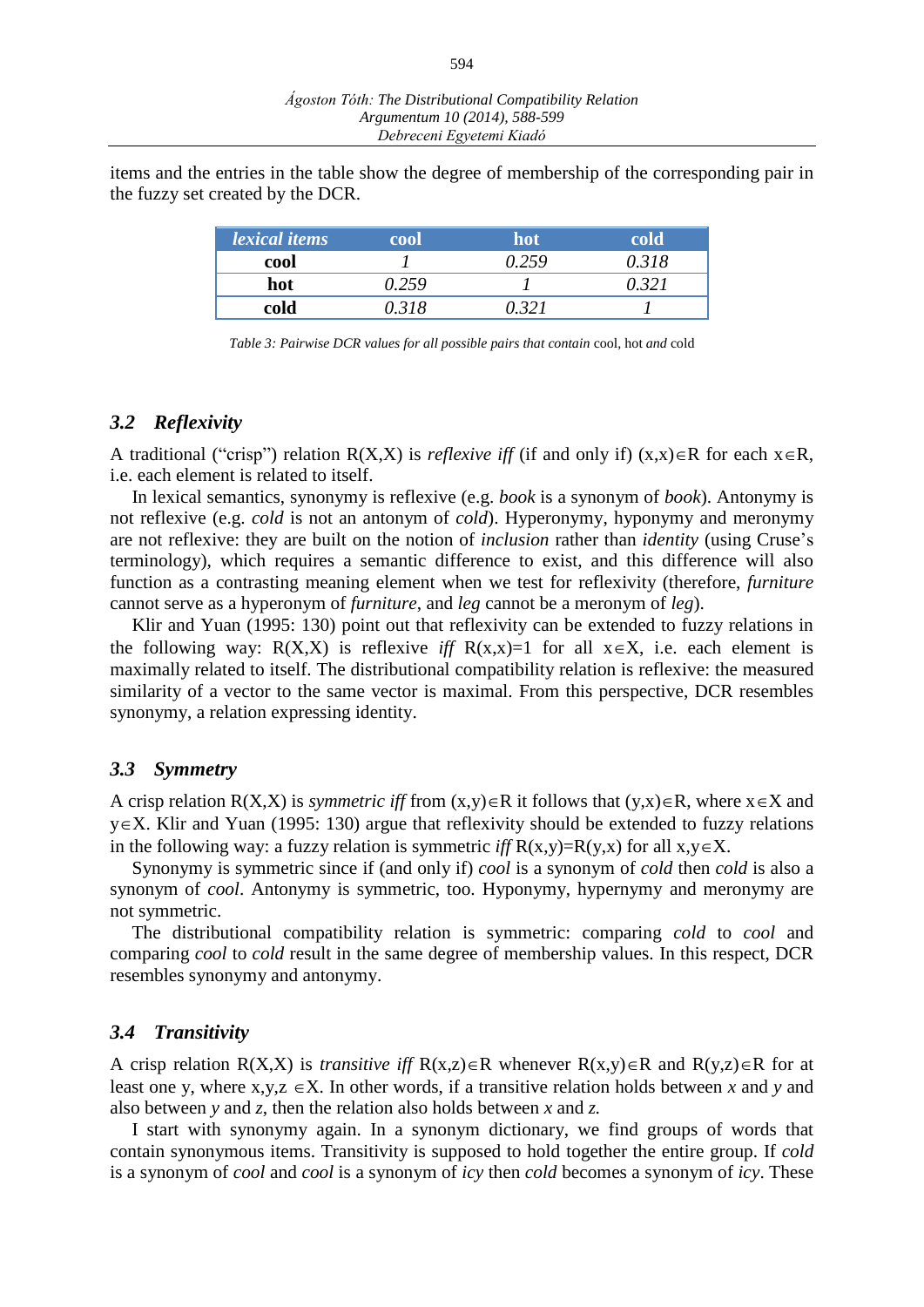#### *Ágoston Tóth: The Distributional Compatibility Relation Argumentum 10 (2014), 588-599 Debreceni Egyetemi Kiadó*

groupings (classes) have a special role in capturing meaning. In WordNet (a large, publicly available lexical database, a major resource for Natural Language Processing; see Fellbaum 1998), the main organizing relation is synonymy, too: synonyms are grouped together into synonym sets or "synsets". The compilers' idea has been to represent senses by synonym sets; synonym sets are supposed to be the descriptions of word meaning. In WordNet, synonymy is a lexical relation (it holds between lexical items rather than concepts) and it is transitive: if *x* is synonymous with *y* and, at the same time, *y* is a synonym of *z,* then *x,y* and *z* will all be listed in the same synonym set, which also means that *x* and *z* are synonyms (and co-listing words in the same synonym set is the only way to make them synonymous). Both in the case of thesauri and WordNet, the transitivity of synonymy is part of their system design: in the former case, the user can find information by taking and considering the information found in the similarity classes, in the latter case, semantic relations are defined over synonym sets.

This approach to synonymy does not automatically follow from the treatment of synonymy in the linguistic literature, however. A basic approach would be to treat synonymy as a relation between words that have the same meaning in some or all contexts (which is the approach most relevant to distributional studies, too). The next definition is from Cruse: synonyms are the "lexical items whose senses are identical in respect of 'central' semantic traits, but differ, if at all, only in respect of what we may provisionally describe as 'minor' or 'peripheral' traits" (Cruse 1986: 267). In his 2011 book, Cruse highlights that synonyms have "construals whose semantic similarities are more salient than their differences" (Cruse 2011: 142). Lyons (1981: 50-51) argues that synonymy can be *full* (if and only if all their meanings are identical), *total* (when they are synonymous in all contexts) and *complete* (if and only if they are identical in all relevant dimensions of meaning). *Absolute* synonyms are full, total and complete while partial synonyms satisfy one or any two of the above criteria. In distributional experiments, a DCR value of 1 would probably indicate total synonymy.

Cruse (2011) uses the notion of *normality* in defining absolute synonymy: "for two lexical items X and Y, if they are to be recognized as absolute synonyms, in any context in which X is fully normal, Y is, too" (Cruse 2011: 142). Later he adds that "absolute synonyms are vanishingly rare, and do not form a significant feature of natural vocabularies" (Cruse 2011: 143). Whether at least near synonymy holds is determined by the presence of semantic differences. Minor differences that do *not* destroy synonymy include (Cruse 2011: 145):

- neighbouring values on a scale of degree,
- adverbial specializations of verbs (e.g. *drink – quaff*),
- aspectual differences.
- differences in prototype (e.g. *brave* physical vs. *courageous* intellectual/moral).

Transitivity is not guaranteed by the very nature of the synonymy relation: if  $x$  is synonymous with *y*, and *y* is a synonym of *z*, then *x* and *z* may or may not be evaluated as synonyms, because the difference between *x* and *y* will be combined with the difference between *y* and *z*, and the resulting distance between  $x$  and  $z$  may be beyond what we consider a 'minor' difference.

Hyponymy is transitive as far as we treat it as a logical notion (if  $x$  is a hyponym of  $y$  and  $y$ is a hyponym of *z* then *x* is a hyponym of *z*), and it is also transitive in *WordNet* (where we can build *is-a* hierarchies by following hyponymy links). As far as natural language examples are concerned, transitivity is not guaranteed, however (Cruse 2011: 136):

- a) A hang-glider is a type of glider.
- b) A glider is a type of aeroplane.

If hyponymy were transitive, it would follow from a) and b) that a hang-glider is an aeroplane, but we do not agree with that. Cruse suggests the following explanation: "for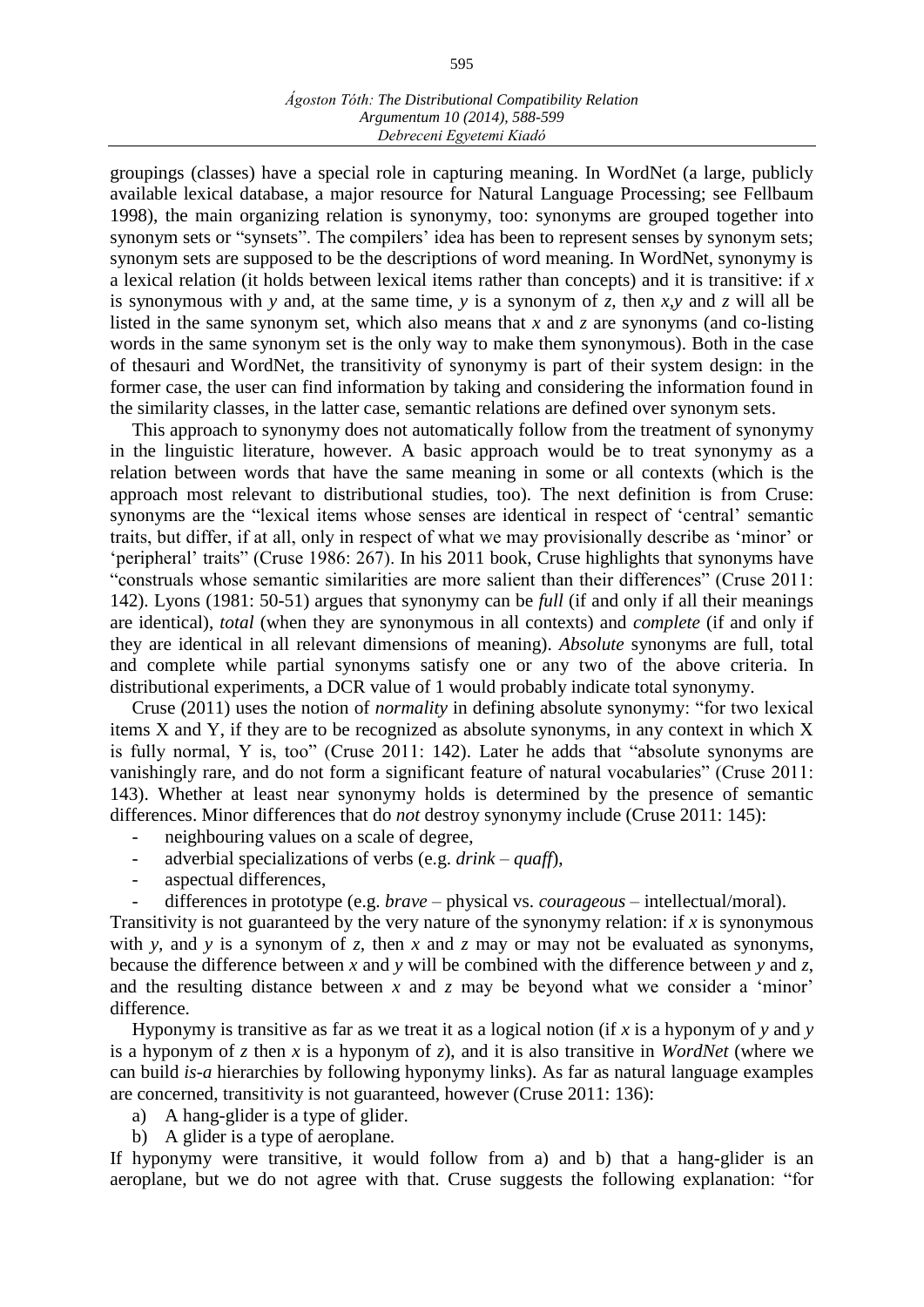informants to assent to statements like *A is a type of B*, it is sufficient that a prototypical A should fall within the category boundaries of B: it is not necessary that all As should be Bs" (Cruse 2011: 136). On this account, transitivity is absent because a hang-glider is not a prototypical aeroplane.

We also expect meronymy to be transitive: if x is part of y, and y is part of z, then x should be part of *z*. Real-life examples are sobering again; the following is from Cruse (2011: 141):

- a) Fingers are parts of the hand.
- b) The hand is a part of an arm.

It would be a logical conclusion that *fingers* are parts of an *arm*, too – but we would never say that. This breakdown of transitivity is connected to the notion of *attachment:* x (*fingers*) is immediately attached to *y* (*hand*), but not to *z* (*arm*) (Cruse 2011: 141).

We can argue that antonymy is not transitive without much explanation: if  $x$  is an antonym of *y*, and *y* is an antonym of *z*, then we do not want to argue that *x* is an antonym of *z* by the nature of this relation.

Let us return to the examination of the distributional compatibility relation. Transitivity is extended to fuzzy sets through the notion of "max-min transitivity", which is based on maxmin compositions as shown in Klir and Yuan (1995: 125-130): the degree of membership produced by the fuzzy  $R(x,z)$  relation must be equal or greater than the degree of membership produced by  $R(x,y)$  or  $R(y,z)$ , whichever is greater for all  $x,y,z\in X$ . The distributional compatibility relation is *not* (max-min) transitive. Let us just take a single example shown in table 3 above. Consider the *0.318*/(cool,cold) element and the *0.321*/(cold,hot) element of the DCR set. If DCR were transitive, a *cool-hot* relation would return a value greater than or equal to *0.321* – whereas the actual membership grade for (*cool*,*hot*) is 0.259. This situation can easily be repeated with other, randomly chosen words.

# *3.5 Overview of properties*

Table 4 summarizes the properties of lexical relations (also including their WordNet versions) and those of the distributional compatibility relation (DCR).

|                       | type      | reflexivity   | symmetry            | transitivity        |
|-----------------------|-----------|---------------|---------------------|---------------------|
| synonymy              | crisp / ? |               |                     | $\mathcal{X}$       |
| <b>WN</b> synonymy    | crisp     |               |                     |                     |
| antonymy              | crisp / ? | $\mathcal{X}$ |                     | $\mathcal{X}$       |
| <b>WN</b> antonymy    | crisp     | $\chi$        |                     | $\mathcal{X}$       |
| hyponymy/hyperonymy   | crisp / ? | $\mathcal{X}$ | $\boldsymbol{\chi}$ | $\boldsymbol{\chi}$ |
| WN hyponymy/hypernymy | crisp     | $\chi$        | $\chi$              |                     |
| meronymy              | crisp / ? | $\mathcal{X}$ | $\mathcal{X}$       | $\mathcal{X}$       |
| <b>WN</b> meronymy    | crisp     | х             | х                   |                     |
| DCR                   | tuzz:     |               |                     |                     |

*Table 4: Properties of selected lexical relations*

Reflexive, symmetric and transitive relations, including WordNet's crisp transitive synonymy relation, are "equivalence" relations. If distributional similarity resulted in a reflexive, symmetric and transitive fuzzy relation, it would be an equivalence relation, too, and we could call it a fuzzy "similarity" relation – a term reserved for fuzzy relations that exhibit all of the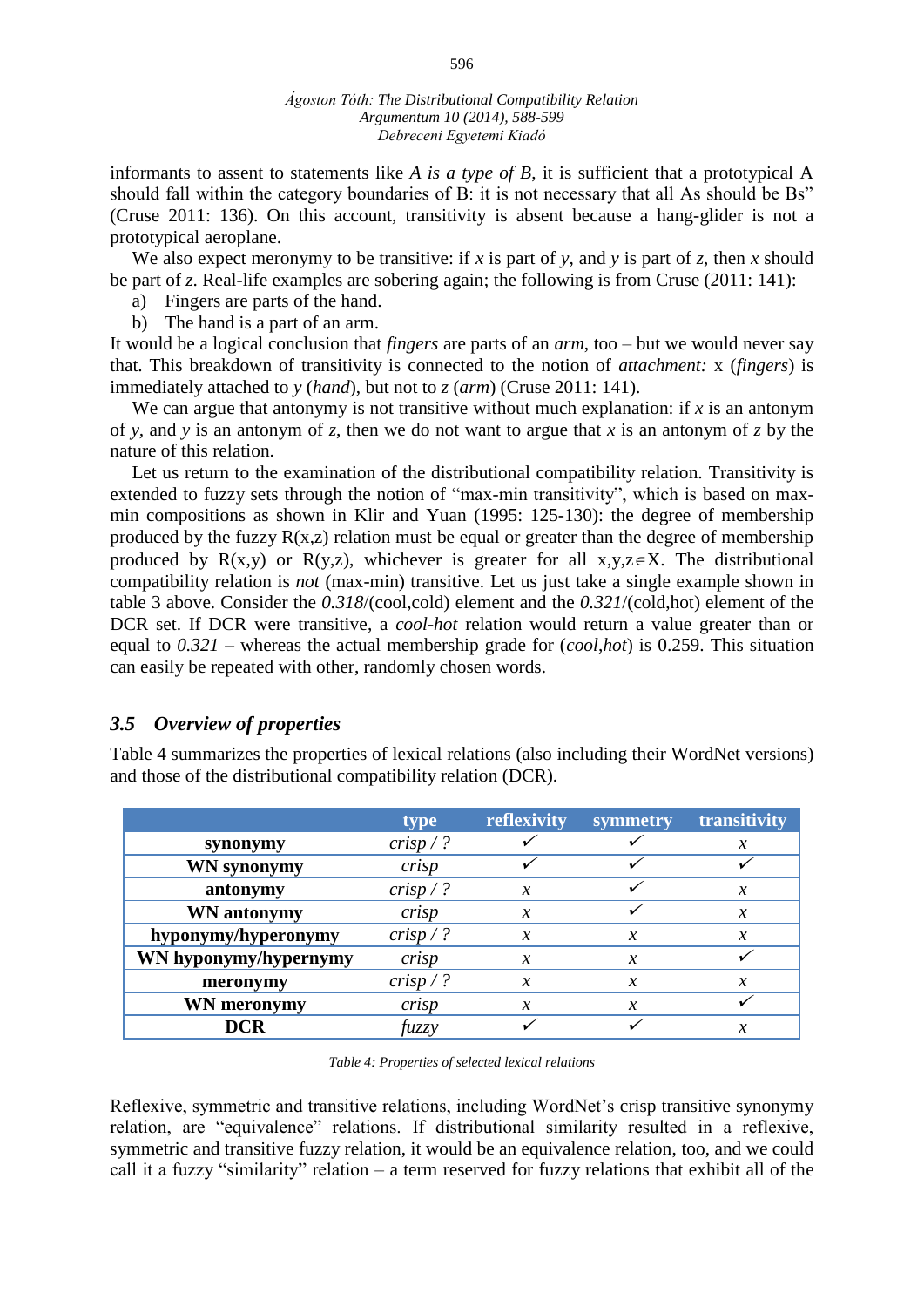above properties (cf. Klir & Yuan 1995: 133). DCR lacks transitivity, however, which also affects the classification of this relation: it belongs to the group of fuzzy *compatibility* relations.

## **4 Conclusion**

The earliest vector-space models of representing semantic information were used for finding relevant documents in Information Retrieval (Salton 1971). Question answering (e.g. Tellex et al. 2003) and document clustering (e.g. Manning et al. 2008) may be implemented in a similar way. Systems designed around the distributional compatibility relation as portrayed in this paper are used for word clustering and disambiguation (Schütze 1998), thesaurus generation through automatized discovery and clustering of word senses (Crouch 1988, Pantel & Lin 2002), named-entity recognition (Vyas & Pantel 2009), etc. Pennacchiotti et al. (2008) use Distributional Semantics in a cognitive semantic context: they propose a method for extending FrameNet's scope by covering more (potentially: frame-evoking) lexical items through distributional lexical unit induction. It is also interesting to see that a vector-space tool can be better at solving a TOEFL test than humans are (Rapp 2003). All the above applications are based on the Distributional Compatibility Relation, although the authors do not identify and analyse the underlying lexical relation exploited for their computational needs.

DCR is a very general relation and connects much more lexical items than lexical semantic relations usually do. As a fuzzy relation, DCR does so in a quantified manner, however. The type of (paradigmatic) distributional relation captured by DCR corresponds well to people's intuitive notion of word similarity, too: human subjects' decisions on the degree of word similarity correlate with the DCR values returned in vector-space experiments (see Rubenstein & Goodenough 1965, Miller & Charles 1991 for English data and Tóth 2013 for Hungarian results). In Tóth (2013) I argue that synonymy is a major factor of judging the degree of 'similarity' in human experiments, while other types of association between words may also play a role in the absence of (near) synonymy. I also note that lexical ambiguity plays a role and decreases the average human similarity scores – the same phenomenon can also be seen in vector-space experiments.

The lack of transitivity in the case of DCR has at least two consequences. A methodological consequence is that planning, interpretation and further processing require attention since nothing is granted about the  $R(x,z)$  DCR relation even when  $R(x,y)$  and  $R(y,z)$  are known. A terminological consequence is that the relation should be called a *compatibility* relation.

Finally, as DCR is a *fuzzy* relation, calculations with it are more complex and demanding than operations with crisp relations. Klir and Yuan (1995) offer a solid mathematical background. Regrettably, linguistic research involving fuzzy relations is extremely rare while many natural language phenomena seem ideal targets for (re)interpretation in a fuzzy framework.

#### **References**

- Bullinaria, J.A. & Levy, J.P. (2012): Extracting semantic representations from word cooccurrence statistics: stop-lists, stemming and SVD. *Behavior Research Methods* 44, 890- 907.
- Crouch, C.J. (1988): A cluster-based approach to thesaurus construction. In *Proceedings of the 11th Annual International ACM SIGIR Conference,* 309-320.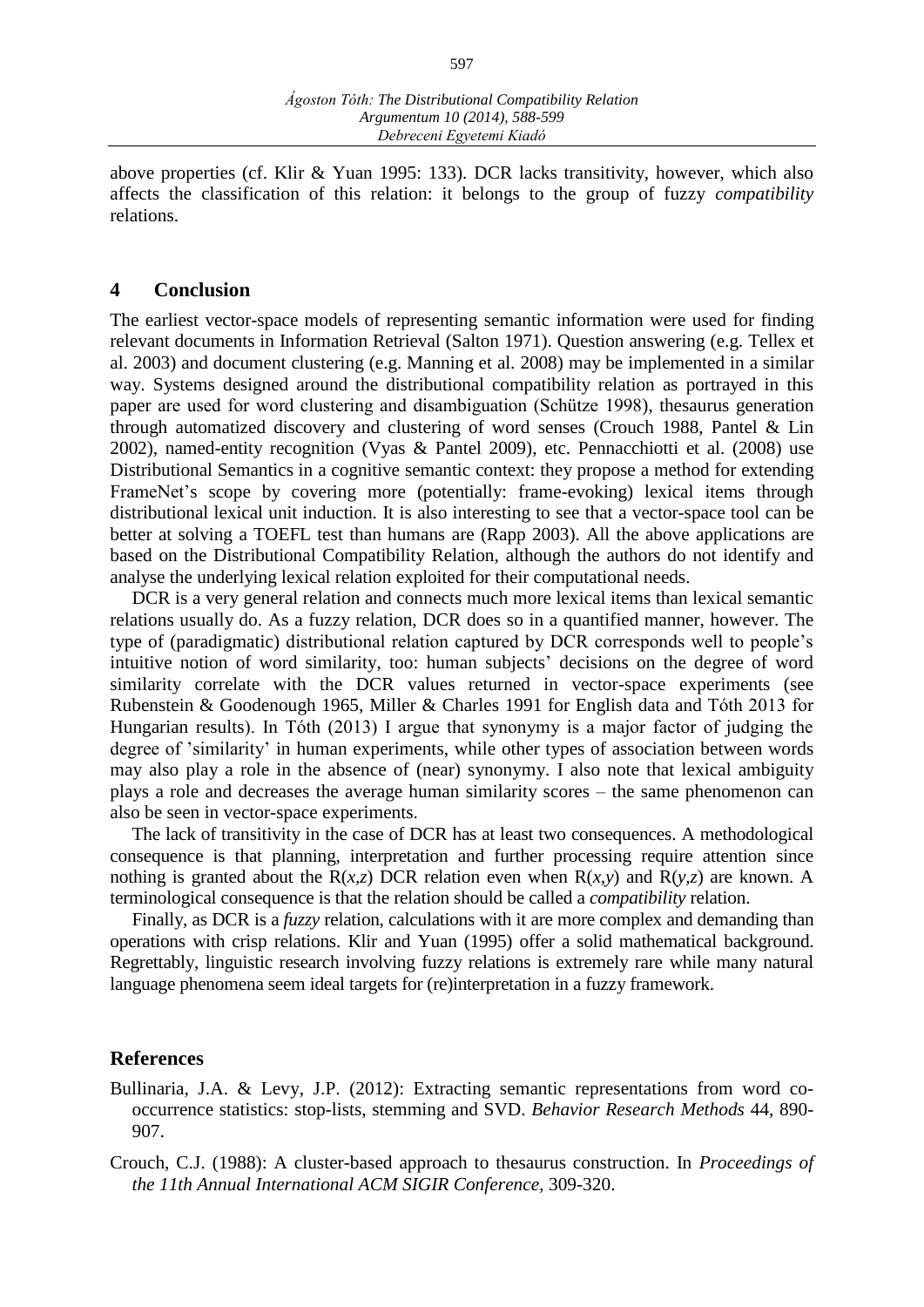- Cruse, D.A. (1986): *Lexical Semantics*. Cambridge, UK: Cambridge University Press.
- Cruse, D.A. (2011): *Meaning in language. An Introduction to Semantics and Pragmatics*. Oxford: Oxford University Press.
- Fellbaum, C. (ed.) (1998): *WordNet: An Electronic Lexical Database*. Cambridge, Massachusetts: MIT Press.
- Kiefer, F. (2007): *Jelentéselmélet* [Semantic Theory] (2nd edition). Budapest: Corvina.
- Klir, G.J & Yuan, B. (1995): *Fuzzy Sets and Fuzzy Logic. Theory and Applications.* Upper Saddle River, New Jersey: Prentice Hall.
- Kornai A., Halácsy P., Nagy V., Oravecz Cs., Trón V. & Varga D. (2006): Web-based frequency dictionaries for medium density languages. In: Kilgarriff, A. & Baroni, M. (ed.): *Proceedings of the 2nd International Workshop on Web as Corpus,* 1-8.
- Landauer, T.K. & Dumais, S.T. (1997): A solution to Plato's problem: The latent semantic analysis theory of the acquisition, induction, and representation of knowledge. *Psychological Review* 104(2), 211-240.
- Lyons, J. (1981): *Language, Meaning and Context.* London: Fontana.
- Lenci, A. (2008): Distributional semantics in linguistic and cognitive research. *Italian Journal of Linguistics* 20(1), 1-31.
- Manning, C.D., Raghavan, P. & Schütze, H. (2008): *Introduction to Information Retrieval*. Cambridge, UK: Cambridge University Press.
- Miller, G.A. & Charles, W.G. (1991): Contextual correlates of semantic similarity. *Language and Cognitive Processes* 6(1), 1-28.
- Pantel, P. & Lin, D. (2002): Discovering word senses from text. In: *Proceedings of the Eighth ACM SIGKDD International Conference on Knowledge Discovery and Data Mining*, 613- 619.
- Pennacchiotti, M., Cao, D.D., Basili, R., Croce, D. & Roth, M. (2008): Automatic induction of FrameNet lexical units. In: *Proceedings of the 2008 Conference on Empirical Methods in Natural Language Processing (EMNLP-08)*, 457-465.
- Rapp, R. (2003): Word sense discovery based on sense descriptor dissimilarity. In: *Proceedings of the Ninth Machine Translation Summit*, 315-322.
- Resnik, P. (1995): Using information content to evaluate semantic similarity. In: *Proceedings of the 14th International Joint Conference on Artificial Intelligence.* San Francisco, CA: Morgan Kaufmann Publishers Inc., 448-453.
- Rubenstein, H. & Goodenough, J.B. (1965): Contextual correlates of synonymy. *CACM* 8(10), 627-633.
- Salton, G. (1971): *The SMART retrieval system: Experiments in automatic document processing*. Upper Saddle River, New Jersey: Prentice-Hall.
- Schütze, H. (1998): Automatic word sense discrimination. *Computational Linguistics* 24(1), 97-124.